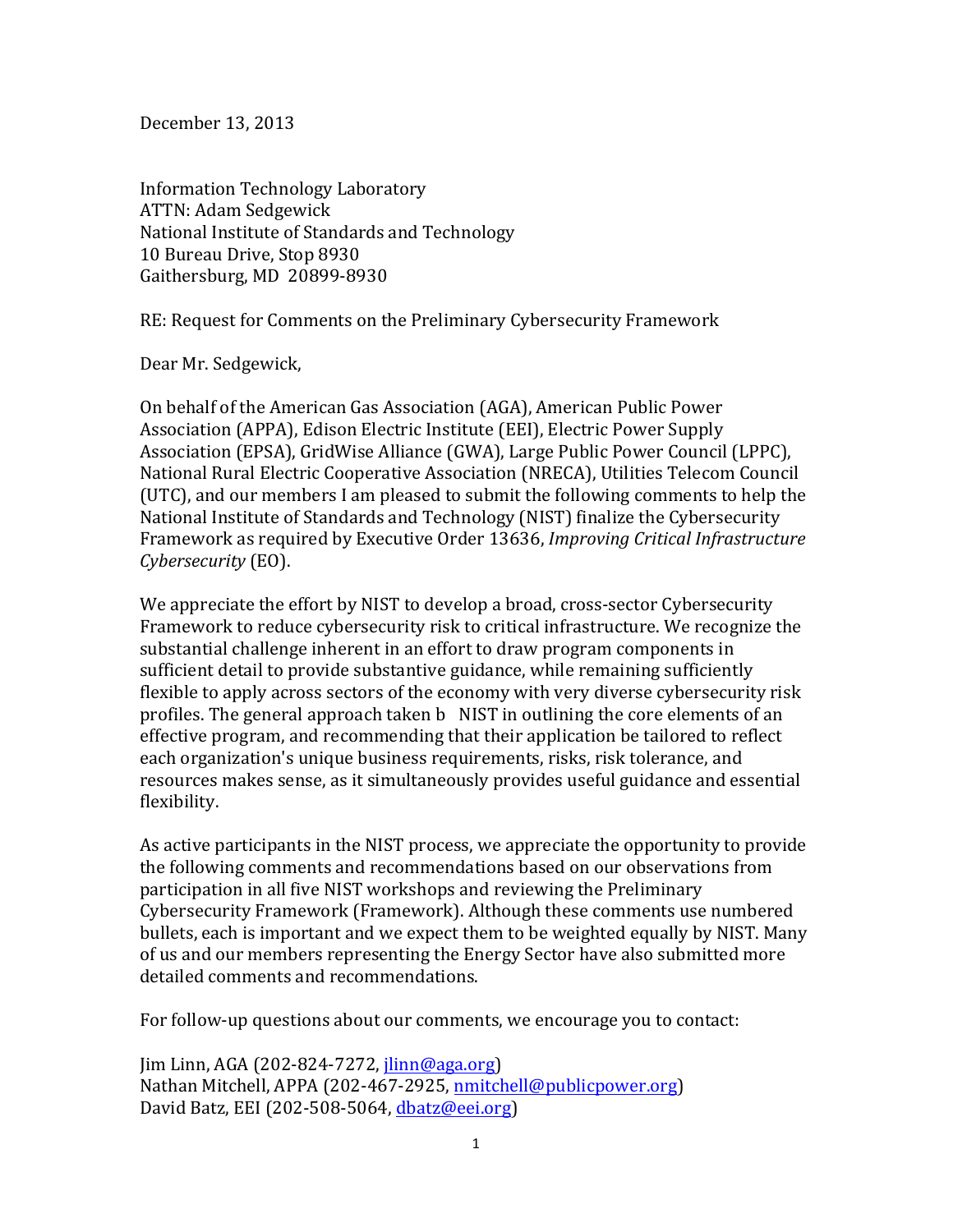Jack Cashin, EPSA  $(202-628-8200, \text{Jcashin@epsa.org})$ Ladeene Freimuth, GWA (202-550-2306, ladeene@freimuthgroup.com) Jonathan Schneider, LPPC (202-728-3034, *Schneider@stinson.com*) Barry Lawson, NRECA (703-907-5781, barry.lawson@nreca.coop) Nadya Bartol, UTC (202-833-6809, nadya.bartol@utc.org)

# **KEY ENERGY SECTOR RECOMMENDATIONS**

## **1. Section 3.0 of the Framework should support sector-level coordination to develop implementation guidance**

Efforts to improve cybersecurity are not new to the Energy Sector. The Sector already uses a number of sector specific standards, guidelines, and practices, which can be aligned with the Framework. Examples include the North American Electric Reliability Critical Infrastructure Protection Standards (NERC CIP Standards), the Electricity Subsector Cybersecurity Capabilities and Maturity Model (ES-C2M2), and the Electricity Subsector Cybersecurity Risk Management Process (RMP). As a result, DOE, DHS, NERC, trade organizations, and asset owners and operators of the Energy Sector, have already devoted significant resources towards reducing cyber risk. 

To encourage critical infrastructure owner and operator use of the Framework, we recommend that NIST support the sector-level effort as described by Section 8 (b) of the Executive Order in the Framework's Section 3.0, How to Use the Framework. In Section 3.0, NIST should encourage the sectors to coordinate with their Sector-Specific Agencies, through their Sector Coordinating Councils to review the Cybersecurity Framework and develop implementation guidance to integrate existing and future efforts "to address sector-specific risks and operating environments."<sup>1</sup> This will enable the Energy Sector to leverage and integrate cybersecurity improvements already underway into the Framework. Also, at the sector-level, cybersecurity risk management can be tailored to unique sector characteristics, and through existing partnerships be equipped to leverage expertise from across the sector to increase efficiency and properly leverage resources to use the Framework to reduce cyber risk to critical infrastructure.

NIST's support of sector-level coordination to develop implementation guidance will also improve the likelihood of the success of the Program DHS is tasked with establishing "to support the adoption of the Cybersecurity Framework by owners and operators of critical infrastructure."<sup>2</sup> Sector-level coordination can also be used to sustain the Framework engagement and involvement of all 16 critical infrastructures, which can be leveraged in developing future Framework versions based on sector progress and environmental changes (e.g., threat, technology).

<sup>&</sup>lt;sup>1</sup><br>Executive Order 13636, Improving Critical Infrastructure Cybersecurity Sec. 8(b).<br>Franchise Order 13636, Improving Critical Infrastructure Cybersecurity Sec. 8(c).

Executive Order 13636, Improving Critical Infrastructure Cybersecurity Sec. 8(a).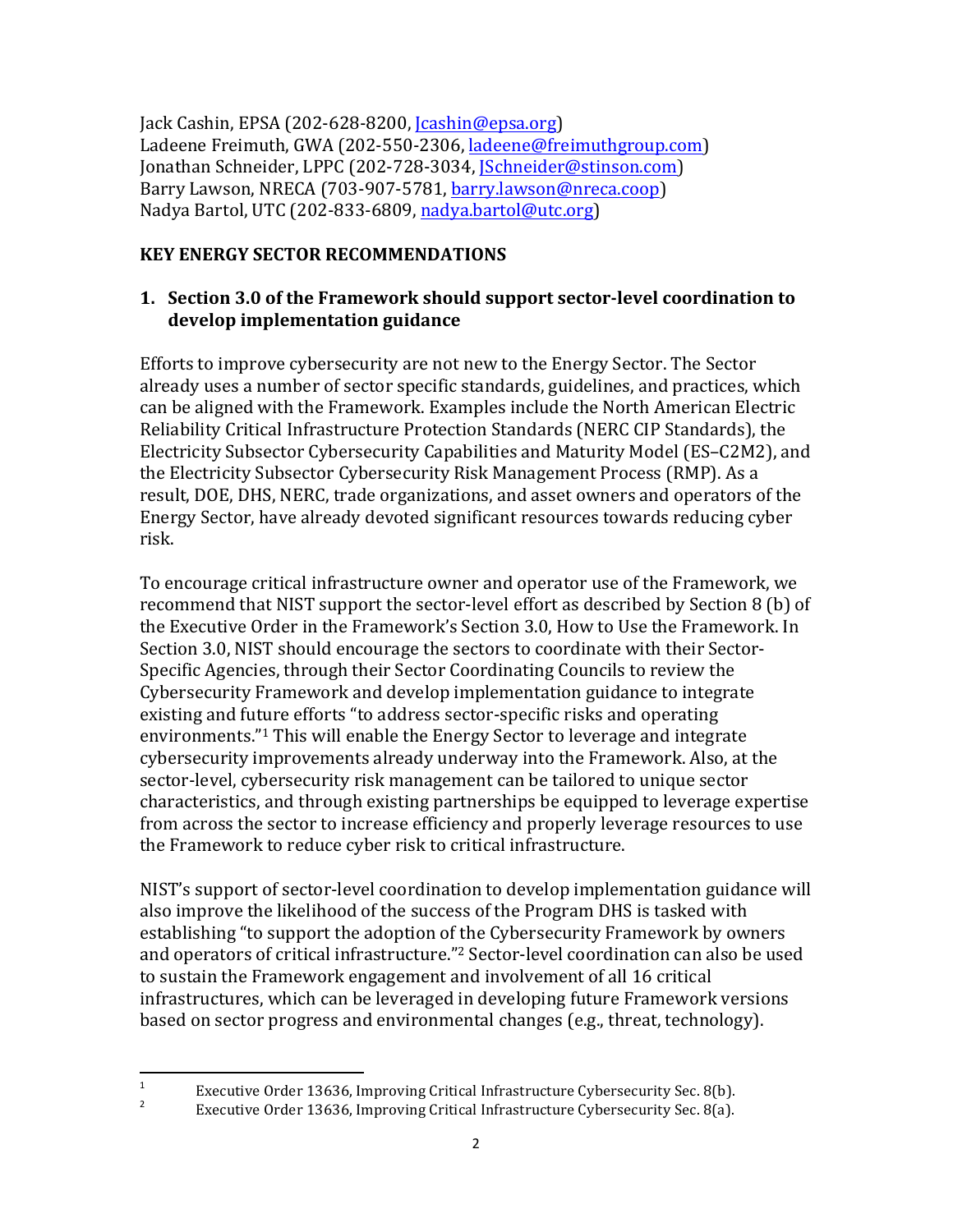#### **2.** The focus of the Framework should be limited to the systems and assets **essential to critical infrastructure functions and this focus should be made clear throughout the Framework and the appendices**

The scope of risk management is beyond cybersecurity. Organizations must consider a number of business risks (e.g., compliance, financial, operational, and reputational) for business continuity. Risk management is important in understanding and addressing cybersecurity; however, the purpose of the Framework is to "Reduce Cyber Risk to Critical Infrastructure" and not to reduce all broader business risks that an organization might face.<sup>3</sup> Therefore the scope of the Cybersecurity Framework should be clearly limited to cybersecurity for critical infrastructure, the purpose of Executive Order 13636.

To "provide a prioritized, flexible, repeatable, performance-based, and cost-effective approach"4 the Framework's focus must be on the systems and assets essential to critical infrastructure functions. This focus helps ensure that available resources are targeted at reducing critical infrastructure cybersecurity risk. We support the Framework definition of Critical infrastructure<sup>5</sup> in the Introduction and Glossary. However, the scope of the Framework in other sections and the appendices appears to be broader and thereby the focus of the Framework is unclear. 

The Framework Core is particularly confusing as it references "business purposes," "business needs," "business objectives," and other similar business-mission focused language rather than focusing on the systems and assets essential to critical infrastructure functions. Critical infrastructure is not defined by the business missions of each of the 16 sectors identified in PPD-21, but is specific to the operation of the systems and assets critical to the national economy, health, safety, and security. Not all systems and assets within each entity of the 16 critical infrastructure sectors are critical to the nation's economy, health, safety, and security and therefore not all systems and assets should be the focus of the Framework.

The existing, broad business scope will reduce the focus on critical infrastructure and may result in organizations devoting limited resources to systems and assets that are not essential to critical infrastructure functions. As a result, the EO efforts to improve critical infrastructure cybersecurity will be diluted. A risk-based approach focused on the systems and assets essential to the critical infrastructure function enables organizations to identify and prioritize the protection, detection, response, and recovery activities that will help improve critical infrastructure

<sup>&</sup>lt;sup>3</sup> Executive Order 13636, Improving Critical Infrastructure Cybersecurity, February 12, 2013.  $\frac{4}{5}$  *Ibid.*, Sec. 7(b).

Critical infrastructure is defined as the "systems and assets, whether physical or virtual, so vital to the United States that the incapacity or destruction of such systems and assets would have a debilitating impact on security, national economic security, national public health or safety, or any combination of those matters." EO 13636 Sec. 2, Patriot Act of 2001.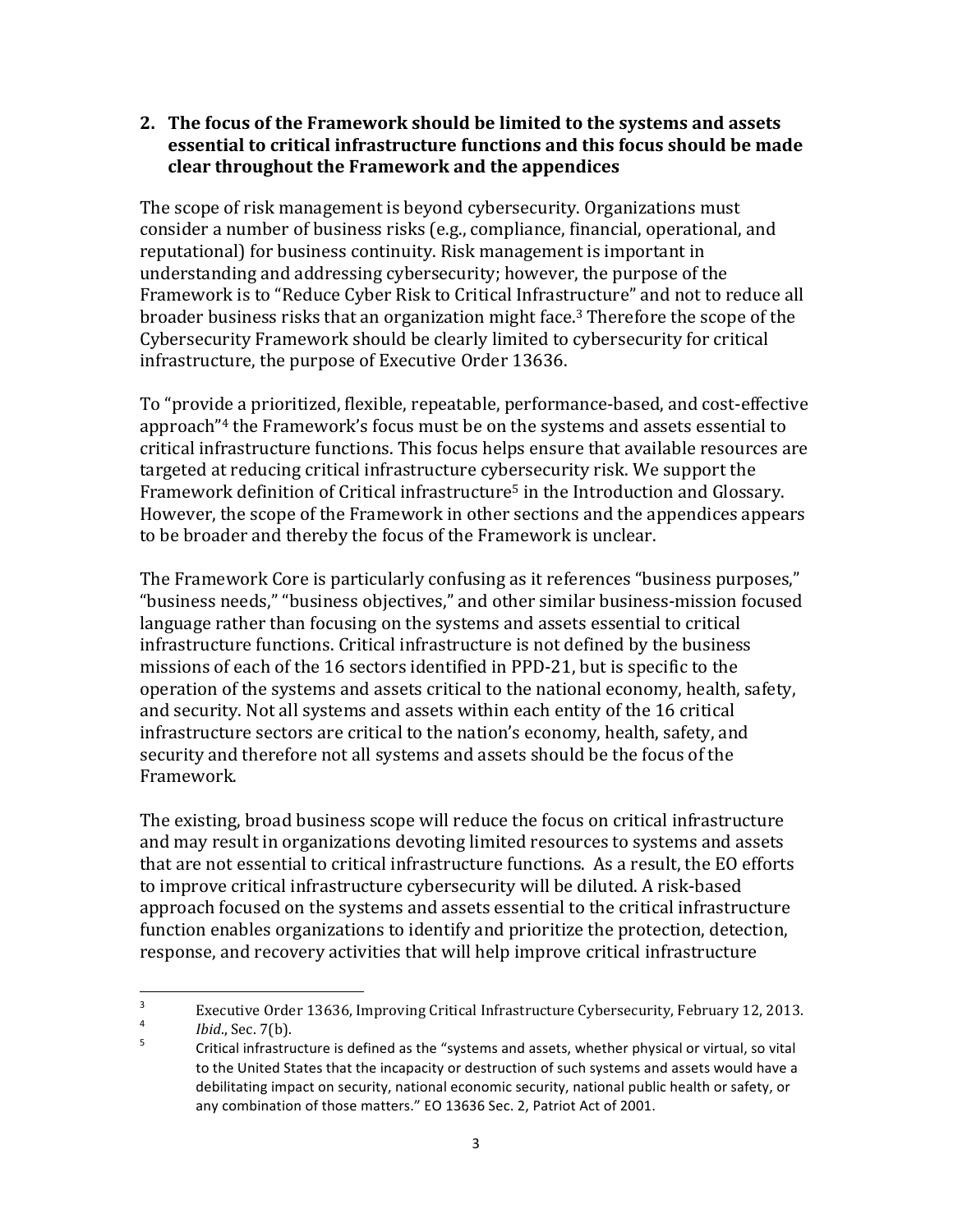cybersecurity. Organizations that do not have critical infrastructure can still use the Framework to improve their cybersecurity posture by focusing on the systems and assets that are essential to their organizational or business functions.

# **3. How the Framework Core, Profiles, and Implementation Tiers can be used together to reduce cyber risk to critical infrastructure should be made clear in Section 3.2**

The Framework Core (Core) includes the cybersecurity practices that are common across all of the critical infrastructure sectors. This Core provides a baseline set of practices that can be leveraged by organizations to build or improve upon their existing cybersecurity program. The Framework Profile is intended to be "a tool to enable organizations to establish a roadmap for reducing cybersecurity risk."6 However, the Framework is unclear regarding how the profiles are built using the Core; the Implementation Tiers focus on the maturity of an organization's risk management process rather than implementation of the Core practices.

A risk-based approach requires a cybersecurity risk assessment to prioritize these risks, which can be addressed through specific cybersecurity practices. Risk assessment and prioritization is addressed under the Identify function of the Core and the other Core functions address best practices that can be used to respond to cybersecurity risk. Therefore, a possible approach to clarifying the use of the Core Profiles, and Implementation Tiers is:

- Step 1: Integrate cybersecurity into an existing or new risk management process to address the applicable categories and subcategories of the Identify Function
- Step 2: Based on the risk assessment and prioritization created by the implementation of a risk management process (Step 1), implement the applicable practices found in the categories and subcategories of the Core functions Protect, Detect, Respond, and Recover. During this implementation step, profiles can be created to establish a roadmap and track progress toward reducing cybersecurity risk.
- • Step 3 (ongoing): Once integrated, the risk management process can be periodically reviewed against the Implementation Tiers to mature the process. This is an ongoing process that will require assessing risk, reprioritizing, and making changes to the applicable cybersecurity practices found in the Core.

<sup>6</sup> Preliminary Cybersecurity Framework, lines 282-283.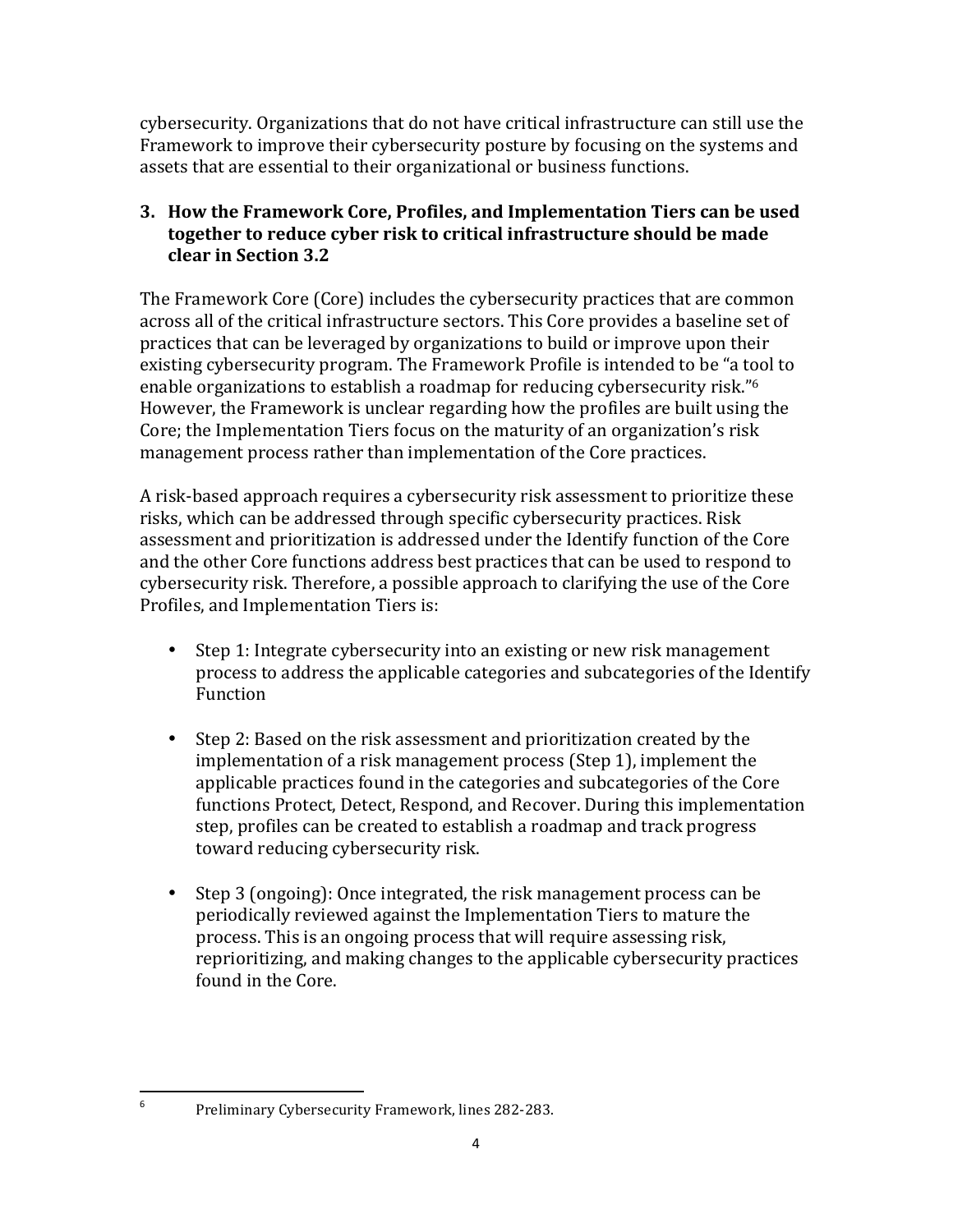#### **4. The subcategory language should be edited to reduce redundancy, focus on clear outcomes, and relate to the risk management process**

We greatly appreciate NIST's recent efforts toward improving the subcategory language in the Framework Core. Non-prescriptive language at the cross-sector level is appropriate because diverse users can select the appropriate controls and technologies to meet the cybersecurity outcomes described in the Core. However, in some areas of the core, the subcategory language is redundant and vague, which may lead to inconsistent interpretations within and across the 16 critical infrastructure sectors.

Regarding redundancy and vagueness, many of these details will be addressed by individual entities providing comments using the NIST template. As a vagueness example, several subcategories use "managed," "protected," or "secured." It is unclear what these terms mean and how they differ from each other. Each subcategory should be managed under the risk management process, but determining whether an asset is protected or secured is uncertain as the organizations' risk environments vary and change over time. Therefore relating these terms in the subcategory language to the risk management process will add the needed clarity.

## **5. The body of the Framework should make it clear that the use or applicability of the subcategories may vary by organization**

Although the introductory text in Appendix A, the Core, mentions that the Core is not exhaustive and is extensible, this direction is not foun in the body of the Framework. The use of subcategories will vary by organizations within and across the 16 critical infrastructure sectors depending on their particular critical infrastructure systems, assets, and risk. For example, the Energy Sector not only includes organizations of various size and ownership structures, but also organizations that are a part of other critical infrastructures. Establishing new protective cybersecurity technological or procedural controls can also undermine existing protections if not executed in a thoughtful, coordinated manner.

Not all subcategories, therefore, may be applicable and some categories may need to be added during implementation to address a specific risk to a particular sector or organization. Therefore it should be made clear in the body of the Framework (including Sections 1.1, 2.0, and 3.0) that the use or applicability of the subcategories may vary by organization. This will help to encourage organizations to make well-reasoned, risk-based cybersecurity decisions.

#### **6. Appendix B should be revised to focus on protecting privacy and civil liberties implicated by critical infrastructure cybersecurity activities**

Section 7(c) of the Executive Order specifies that "[t]he Cybersecurity Framework shall include methodologies to identify and mitigate impacts of the Cybersecurity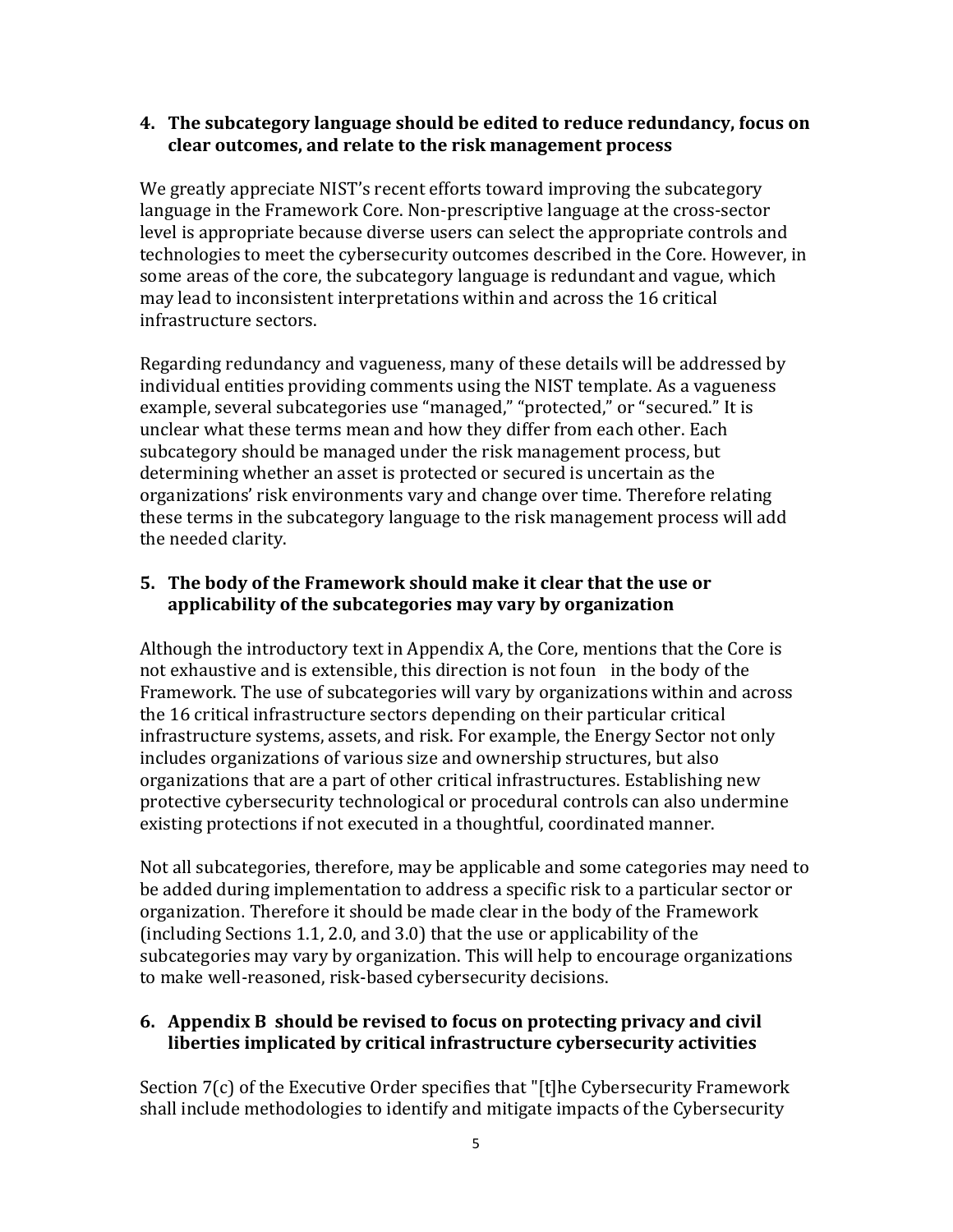Framework and associated information security measures or controls on business confidentiality, and to protect individual privacy and individual liberties." Protecting the customer privacy and civil liberties is important. However, we are concerned that, instead of focusing on means to limit the privacy impacts of the Framework, Appendix B appears to recommend independent privacy protections unrelated to the protection of critical infrastructure.

Similar to risk management, the scope of privacy and civil liberty protections are beyond that of cybersecurity. The purpose of the framework is to "help owners and operators of critical infrastructure identify, assess, and manage cyber risk."7 The methodology in Appendix B should be revised to tailor the methodology to the purpose of the Framework: to improve critical infrastructure cybersecurity. 

Additionally, it is critical that the privacy methodology is clear and actionable. The existing Appendix B does not readily allow companies to discern how to use the methodology or determine whether current practices already incorporate its elements. We observe that Harriet Pearson, as a "result of discussions of representatives from a variety of industry sectors," provided NIST with an alternative to Appendix  $B^8$  that presents concepts and principles that are more actionable and process oriented than the existing Appendix B. NIST should view this alternative to Appendix B as a strong reference for improving the methodology to protect privacy and civil liberties implicated by critical infrastructure cybersecurity activities. 

# **7. The definition of Framework adoption has not obtained general consensus**

In the December 4, 2013 "Update on the Development of the Cybersecurity Framework" (Update), NIST described that "general consensus" was developed based on discussion at the November Raleigh Workshop for a definition of Framework adoption.<sup>9</sup> However, we did not observe such a consensus, but we did observe that the Workshop audience did not generally accept the term or clearly understand the definition of adoption. The definition provided by NIST in the Update was proposed by DHS for discussion specific to the Voluntary Critical Infrastructure Cybersecurity Program (Program), but has not yet received general consensus. An organization would not "comply" with the Framework but use it to achieve a goal. We recommend that NIST simplify the adoption definition<sup>10</sup> to: an

<sup>&</sup>lt;sup>7</sup><br>Executive Order 13636, Improving Critical Infrastructure Cybersecurity Sec. 7(b).

December 5, 2013, Harriet P. Pearson. http://csrc.nist.gov/cyberframework/framework\_comments/20131205\_harriet\_pearson\_hoganl ovells.pdf<br><sup>9</sup> NIST, Update on the Development of the Cybersecurity Framework, December 4, 2013,

http://www.nist.gov/itl/upload/nist\_cybersecurity\_framework\_update\_120413.pdf.<br>
"An organization adopts the framework when it uses the Cybersecurity Framework as a key

part of its systematic process for identifying, assessing, prioritizing, and/or communicating: cybersecurity risks, current approaches and efforts to address those risks, and steps needed